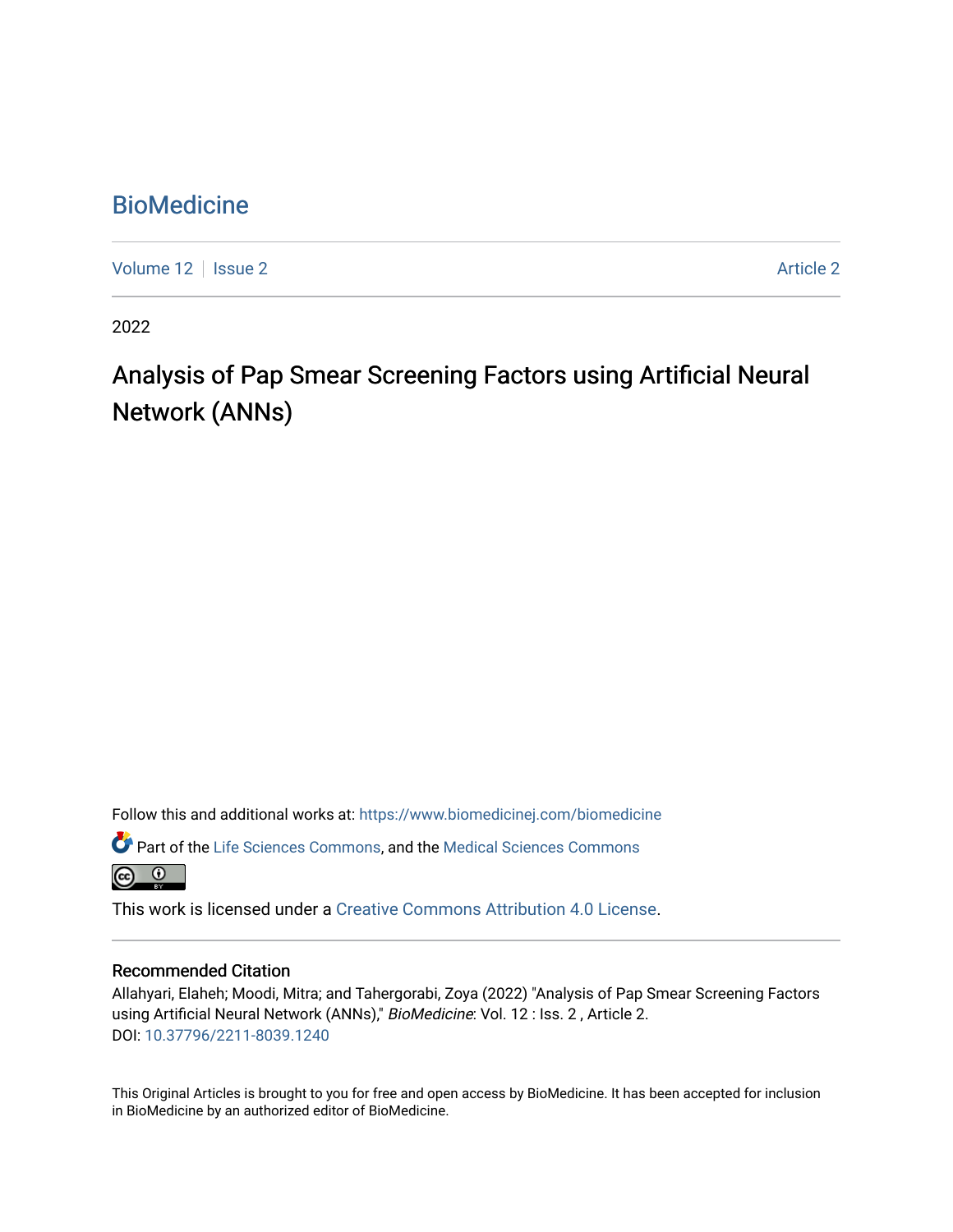# Analysis of Pap Smear Screening Factors using Artificial Neural Network (ANNs)

# Cover Page Footnote

The authors would like to thank the Vice Chancellor for the Research and Technology of the Birjand University of Medical Sciences, Iran (Research No: 5465).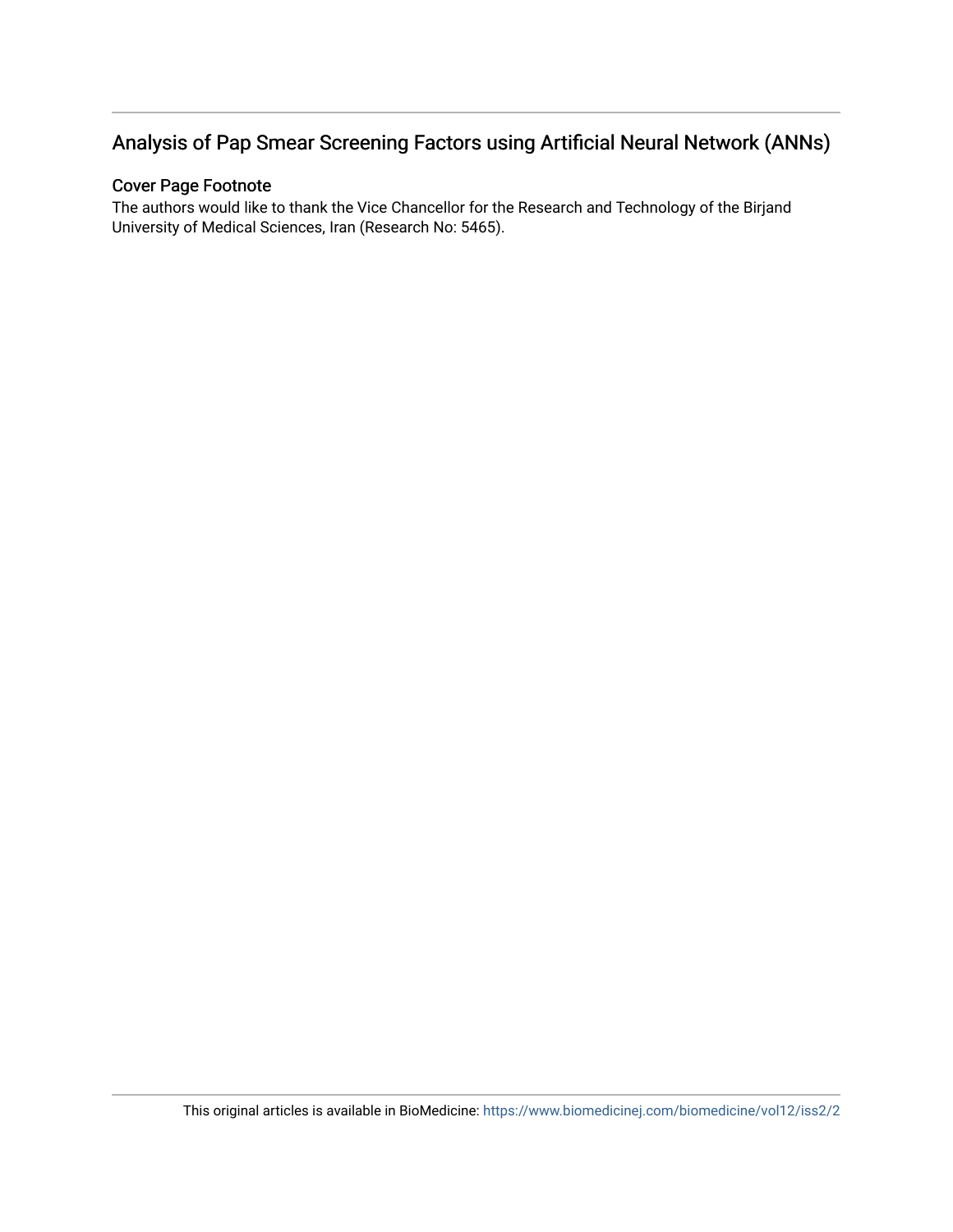# Artificial neural networks (ANNs) for modeling efficient factors in predicting pap smear screening behavior change stage

El[a](#page-2-0)he Allahyari <sup>a</sup>, Mitra Moodi <sup>[b](#page-2-1)</sup>, Zoya Tahergorabi <sup>[c](#page-2-2),</sup>\*

#### Abstract

Background and objectives: Cervical cancer is ranked as the third most prevalent cancer that affects women all over the world and Pap smear seems to be the single most critical intervention to prevent cervical cancer. In the present study, the effects of demographic factors (age, education level, job, income level, marriage age, pregnancy, child number, breastfeeding, and menopause), insurance type, disease history and screening (sono and mammography, breast problem) and cancer information on Pap smear screening and behavior stage of change were investigated and modeled using an artificial neural network model (ANN).

Materials and methods: Data were collected from a descriptive-analytical cross-sectional study. This research was conducted on 1898 female employees of governmental agencies of Birjand, a city located in the east of Iran. The questionnaire consisted of four parts (socioeconomic, reproductive characteristics, information about cervical cancer screening, and stage of change for cervical cancer screening). Multilayer feed-forward back-propagation neural networks were used to detect the patterns between variables using a neural network with 14 inputs and one output. To find out the neural network with the minimum sum of squared errors, we evaluated the performance of all neural networks using varying algorithms and numbers of neurons in the hidden layer. For this purpose, the data collected from 1898 women were analyzed using SPSS-22 software.

Results: In the optimal ANN model, the variables of marriage age, age, breastfeeding, and the number of children were identified as the most significant factors with 18.3, 16.3, 7.3, and 7.3 percent, respectively, whereas the history of cancer, job, pregnancy, and menopause had importance of lower than 5 percent.

Conclusion: Our findings showed that among many associated variables, the marriage age, age, breastfeeding, and the number of children were the most important predictors for the behavioral stage of change. Thus, it seems, focusing on these factors may lead to the adoption of effective programs and policies to improve cervical cancer screening practices in women.

Keywords: Artificial neural network, Cervical cancer, Pap smear, Predicting factor, Screening

# 1. Introduction

C ancers are the leading cause of death world-wide particularly in women in both high-income countries and middle-income countries [\[1](#page-9-0)]. Among the cancers, cervical cancer is one of the most common gynecological malignancies which were relatively well controlled for several decades in many high-income countries however; it remains the leading cause of cancer-related deaths in 42 countries, most of which are low-income and lowermiddle-income countries (LMICs) [[2\]](#page-9-1). Approximately 85% of women who were diagnosed with cervical cancer and 88% of those who died from cervical cancer live in LMICs [[1\]](#page-9-0). Based on the World Health Organization (WHO) report, low and

<https://doi.org/10.37796/2211-8039.1240> 2211-8039/Published by China Medical University 2022. © the Author(s). This is an open access article under the CC BY license [\(http://creativecommons.org/licenses/by/4.0/](http://creativecommons.org/licenses/by/4.0/)).

<span id="page-2-0"></span>a Department of Epidemiology and Biostatistics, School of Health, Social Determinants of Health Research Center, Birjand University of Medical Sciences, Birjand, Iran

<span id="page-2-1"></span><sup>b</sup> Social Determinants of Health Research Center, Birjand University of Medical Sciences, Birjand, Iran

<span id="page-2-2"></span><sup>c</sup> Medical Toxicology and Drug Abuse Research Center, Birjand University of Medical Sciences, Birjand, Iran

Received 11 April 2021; revised 9 July 2021; accepted 30 July 2021. Available online 1 June 2022.

<sup>\*</sup> Corresponding author at: Department of physiology, School of medicine, Birjand University of Medical Sciences, Ghaffari Street, Birjand, Iran. Fax: þ98 56 31631651.

E-mail address: [z.tahergorabi@yahoo.com](mailto:z.tahergorabi@yahoo.com) (Z. Tahergorabi).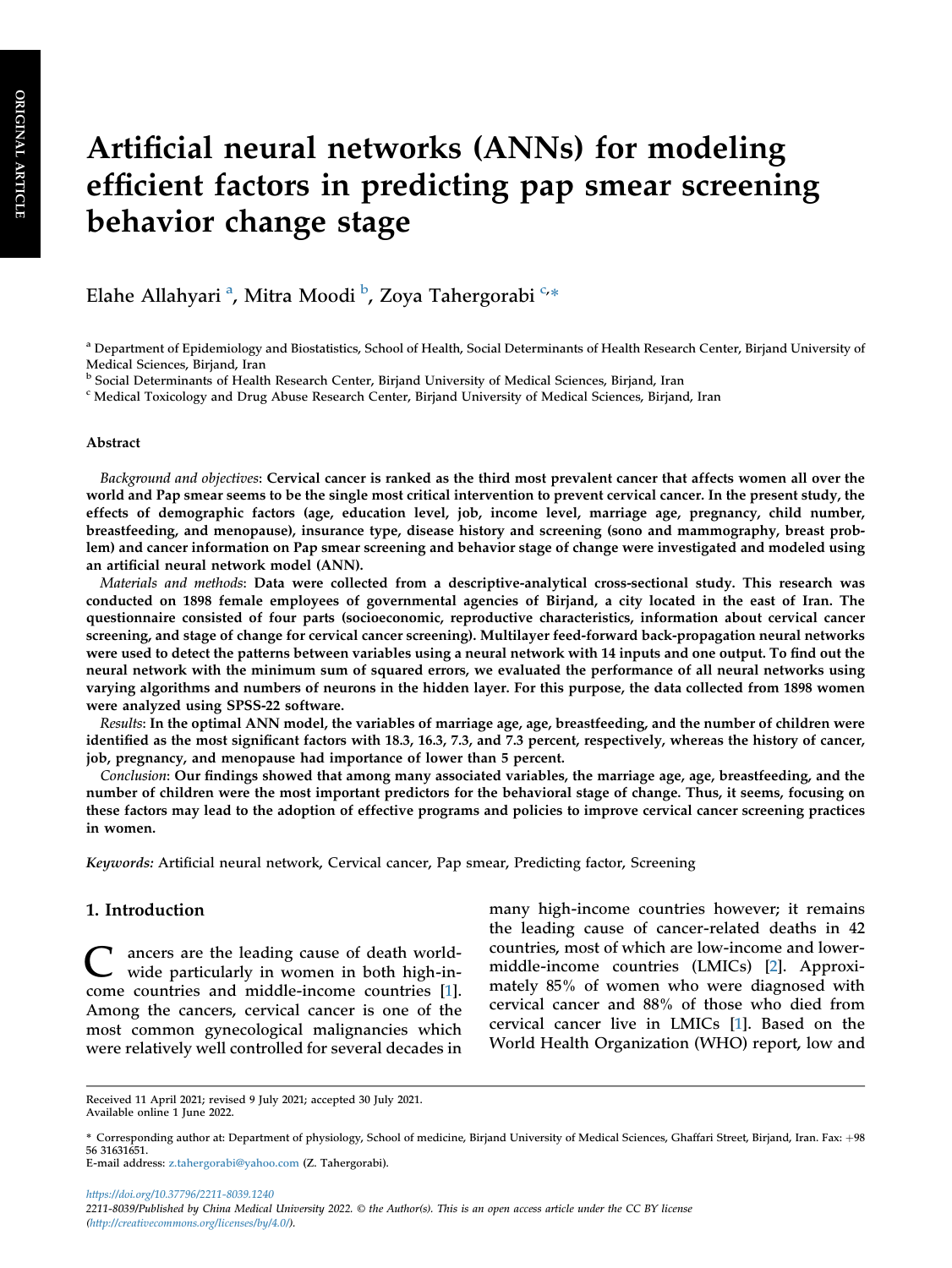**ORIGINAL ARTICLE** ORIGINAL ARTICLE

middle-income countries have the highest cervical cancer rates due to different factors including irregular doctor visits, low access to health facilities, and unaffordable health care [[3\]](#page-9-2). Based on the International Agency for Research on Cancer (IARC), globally more than 569,000 new cases of cervical cancer are reported, and 311,000 women deaths occur annually due to cervical cancer [[4](#page-9-3),[5](#page-9-4)].

The most widely accepted, method of cervical cancer screening in the early stages of the disease, which is inexpensive, simple, quick, and relatively painless is the Papanicolaou smear (Pap smear) [\[6](#page-9-5)]. Cervical cancer can be prevented through primary, secondary, and tertiary prevention methods [\[7](#page-9-6)]. Primary prevention method includes education for having safe sexual practices and human papillomavirus (HPV) vaccination [[8\]](#page-9-7). HPV vaccination is considered as one of the proven approaches to prevent cervical cancer however, in many countries, implementation of HPV vaccination is limited (4). The secondary prevention method involves cervical cancer screening of asymptomatic patients and management of precancerous lesions before they turn into cancer via Pap smear [\[9](#page-9-8),[10\]](#page-9-9). Experiences from the developed world show, broad and effective coverage of screening programs can lead to a reduction in cervical cancer incidences and mortality associated with this cancer [\[6](#page-9-5),[11](#page-9-10)]. The screening programs for cervical cancer in Iran are free of charge and widely accessible in public health centers however, Iranian women commonly avail these cervical cancer screening services resulting in a high rate of death from cervical cancer in Iran [[12\]](#page-9-11).

Several epidemiological studies have shown the role of risk factors such as sexually transmitted infections [[13\]](#page-9-12), reproductive and behavioral factors [\[14](#page-9-13)] in the incidence of cancer which among them, HPV infection is the most important risk factor [\[15](#page-9-14),[16\]](#page-9-15). Also, sociodemographic factors which influence women's screening practices include age, marital status, education level, employment status, smoking, long-term hormonal contraceptive use, and income level [[17,](#page-9-16)[18](#page-9-17)], which some of them are modifiable variables and can impact the well-being of individuals [\[19\]](#page-9-18).

Since decision-making processes for Pap smear screening are very complex and women may be in different stages of readiness of adopting a behavior change hence, the transtheoretical model (TTM) of behavior change was used in this study. Also, based on the TTM model, health-seeking behavior is a dynamic process. This model has four basic

principles: the stages of change, self-efficacy, decisional balance, and processes of change [[20](#page-9-19)[,21](#page-9-20)].

By modeling the relationships of neurons in the human brain, artificial neural networks (ANN) were identified, predicted, and classified the pattern of association between variables [[22\]](#page-9-21). This type of modeling has been used in psychiatry, medicine, etc. with a lower sum of square error and higher correlation coefficients than conventional models such as the response surface methodology (RSM) [\[23](#page-9-22),[24\]](#page-9-23).

Results from a study conducted by Schaffter et al., (2020) on 144,231 mammograms from 85,580 American women and 166,578 examinations from 68,008 Swedish women showed no single artificial intelligence algorithm outperformed the US community radiologist benchmarks [\[25](#page-9-24)]. Another study was conducted by Natarajan et al. (2019) on 231 patients for diabetic retinopathy screenings. In this study, the use of an offline artificial intelligence system on a smartphone-enabled screening of referable diabetic retinopathy in remote areas where services of an ophthalmologist are unavailable with sensitivity and specificity of 100.0% and 88.4%, respectively vs. 85.2% and 92.0% with ophthalmologist grading using the same images, respectively [[26\]](#page-9-25). Also, Bhatt et al., (2021) used singular multi-class classification methodology and Progressive Resizing and Transfer Learning on Deep Neural Network models for cervical cells from Whole Slide Images (WSI). The images showed accuracy (99.70%), precision (99.70%), and recall (99.72%) F- Beta (99.63%), and Kappa scores (99.31%), which supersede the scores obtained through principal methodologies [[27\]](#page-9-26). Using the data obtained from the Behavioral Risk Factor Surveillance System (BRFSS) database of the Centers for Disease Control and Prevention, Raghupathiet al., (2012) used neural networks to analyze the combined influence of multiple behavioral habits on chronic diseases. Neural networks have the advantage for analyzing large and complex data sets which herein, makes it possible to identify populations of patients in behavioral risk categories for delivery of wellness programs relating to chronic diseases [[28\]](#page-10-0).

#### 1.1. Objectives

In this study, we used the multilayer feed-forward back-propagation neural network as one of the popular neural networks in predicting and modeling [\[29](#page-10-1)]. For this purpose, we used 80% of the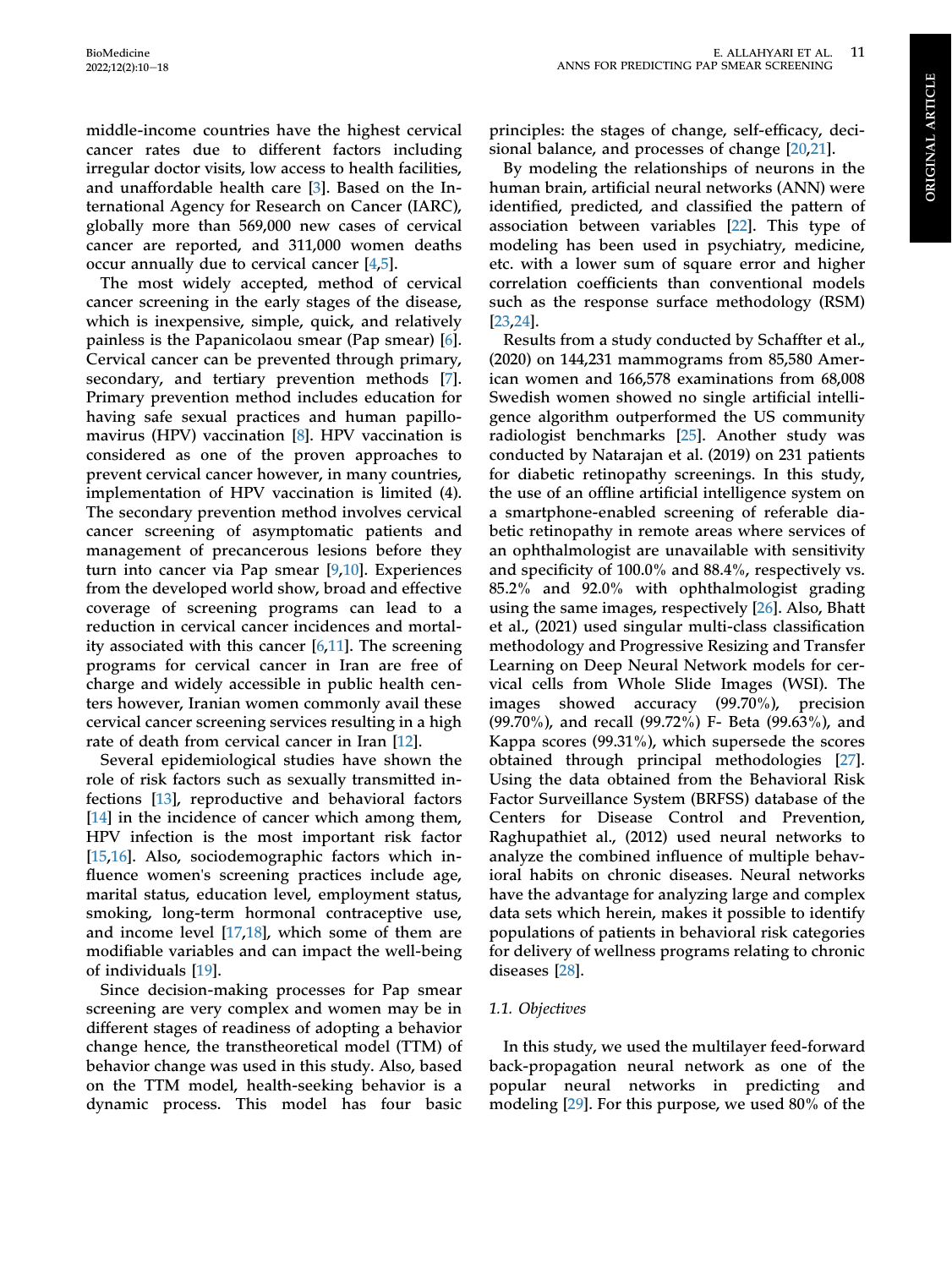observed data in the training set and the remaining 20% in the model evaluation.

# 2. Methods

This study was descriptive-analytical and crosssectional research in which the factors related to the stage of change in cervical cancer screening were investigated. The sample populations of this study were female employees of governmental agencies in Birjand, a city located in the east of Iran. The sampling was conducted using a survey and the selfadministered questionnaire was completed by 1898 employed women. Inclusion criteria for participation in this study included female employees who were married and aged between 20 and 65 years, with no personal history of cervical cancer, and willingness to participate in the survey. Therefore, we excluded females with a history of hysterectomy or gynecological cancer and women <20 years old and single.

The data were collected using a four-part questionnaire. The first section contains socioeconomic characteristics (age, education, marital status, job, family income, and insurance). The second part of the questionnaire included questions about reproductive and pregnancy characteristics (marriage age, first gestational age, number of children, lactation, and menopause status). The third section of the questionnaire consisted of information about cervical cancer, the history of problems in breasts, and the history of cancer in the close family members, the history of referral for mammography or ultrasound. The four section of the questionnaire consisted of women's performance and intention regarding screening behaviors of Pap smear.

To evaluate cervical cancer screening behavior stages of change, we used the single item with 3 choices as a stage of behavior changes that was adapted from the mammography stage of change scale described elsewhere [[30,](#page-10-2)[31](#page-10-3)]. Thus, three stages of Pap smear adoption are defined as 1-Precontemplation (women who have never had any prior Pap smear and are not planning to get a Pap smear in the coming year) or Relapse (women who have had one or more Pap smears in the previous years but do not intend to have another one in the coming year), 2-Contemplation (women who are planning to get a Pap smear in the coming year, but have not done yet), 3-Action (women who have had a Pap smear with age-specific interval and intent to have another one) or Maintenance (women who have two or more Pap smears on schedule and intend to continue). The content validity of this scale

was assessed by summing up the opinions of the expert panel (three health educators, four gynecologists and midwives, two epidemiologists, and one community health nurse). The reliability of this item was also assessed by 20 women who matched with the sample and were out of the target group of this study.

#### 2.1. Statistical analysis

In regression analysis, restricted assumptions like normality may be avoided when predicting variables that are categorical such as our study. One of the best ways to overcome this dilemma is using models like ANN models. Since a sufficient sample size was available in the present study, the ANN model seemed to be one of the best analysis methods. The three main components of the neural network are neuron, structure, and weight. The number of input and output layer neurons is determined based on the number of input and response variables. Therefore, the structure of the neural network is determined according to the number of neurons in a hidden layer, the type of connection between neurons in this layer and other layers, and their connection functions [[32\]](#page-10-4). The proper connection function was selected between hyperbolic tangent or sigmoid, to connect the neurons of the input and hidden layers and linear, hyperbolic tangent, SoftMax, or sigmoid functions to connect the neurons of the hidden and output layers in our study [\[33](#page-10-5),[34\]](#page-10-6). Subsequently, we determined the number of optimal neurons in the hidden layer by increasing them to 46 neurons in a network that used the optimal function to connect the neurons of different layers. To avoid the effect of random weight allocation and random correlations, we repeated each grid three times and used their mean sum of square errors as an appropriate indicator in the model evaluation. In the network training, 1519 data were used and the model was confirmed using the remaining 379 data. The performance of the optimal ANN was presented according to the sensitivity, specificity, and accuracy area under the ROC curve (AUC) results. Finally, the importance of input variables including age, education level, job, income level, marriage age, pregnancy, child number, breastfeeding, and menopause, insurance type, disease history (sono and mammography, breast problem, and cancer), and cancer information was determined on Pap smear screening behavior stage of change (output variable). All analyses were performed using Statistical Package for Social Sciences version 22 (SPSS Inc., Chicago, Illinois, USA).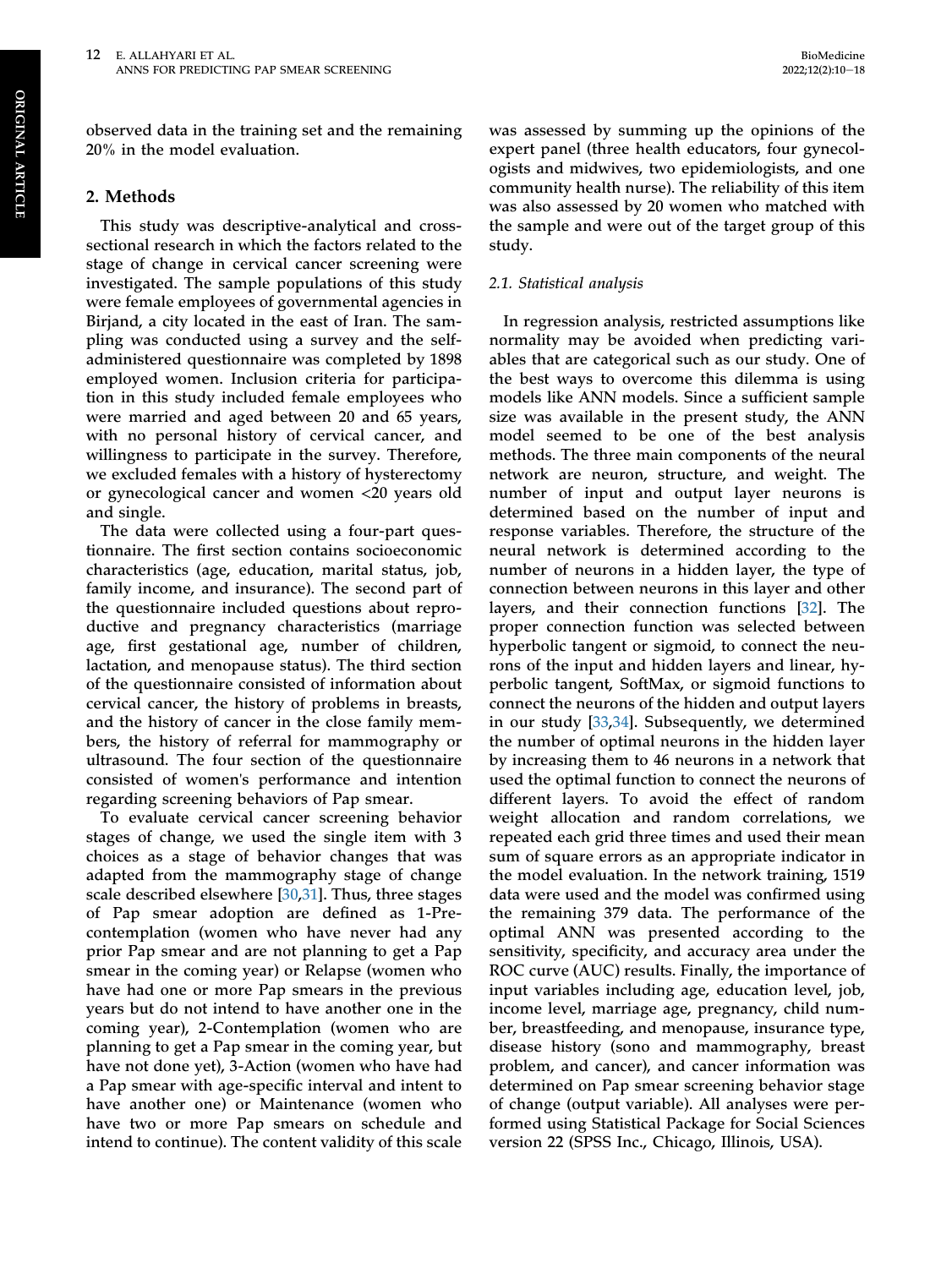# 3. Results

<span id="page-5-0"></span>To determine the best function that can connect different layers of the neural network among the

different functions in the connecting input, hidden, and output layers; we examined the results of the neural network with 2 neurons in the hidden layer [\(Fig. 1A](#page-5-0)). As can be seen, the neural network with



Fig. 1. A) The mean square error of ANN models in both training and validation phase for different transfer functions; B) The mean square error of selected ANN transfer function models in both training and validation phase for different hidden neurons.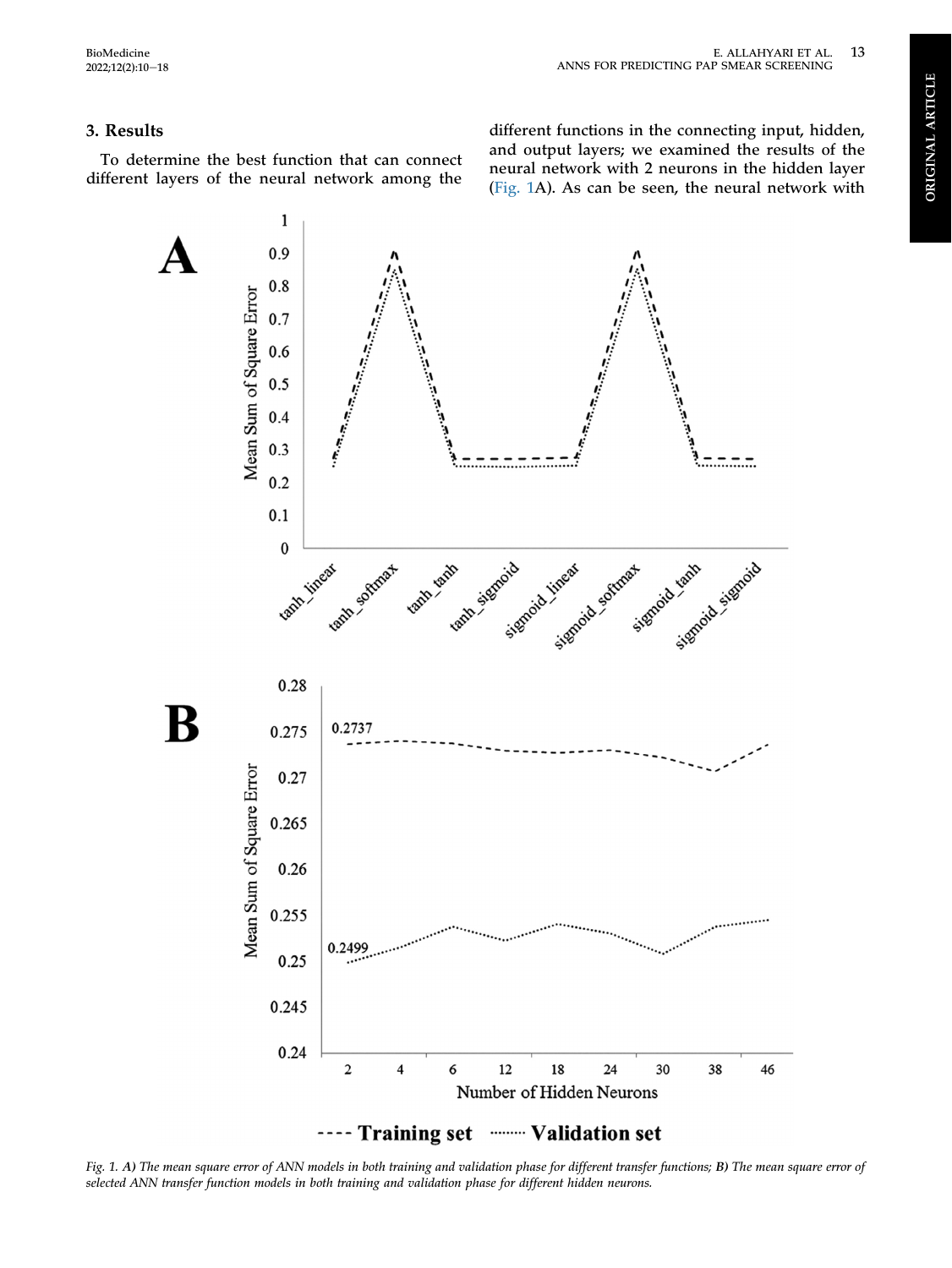hyperbolic tangent between the neurons of the input and hidden layers and sigmoid function between the neurons of the hidden and output layers had the least mean square error in both the training and validation sets. Furthermore, increasing the number of neurons in the hidden layer did not have an impact on improving the performance of the network [\(Fig. 1B](#page-5-0)). Therefore, the neural network with two neurons in the hidden layer and the hyperbolic tangent function for connecting the input-hidden and the sigmoid function for connecting the hidden-output layers with 2.737 e-01 and 2.4996e-01 total mean square errors are optimal in training and validation sets, respectively ([Fig. 1\)](#page-5-0). This neural network was able to predict the Pap smear behavior stage of change effectively using these variables [\(Fig. 2](#page-6-0)).

As shown in [Table 1](#page-6-1), 79 participants out of 471 participants and 20 participants out of 113 participants for the precontemplation - Relapse stage in training and validation sets were correctly categorized by the perfect ANNs model. This model also detected 815 participants out of 855 and 223 participants out of 230 participants for the Action-Maintenance stage in training and validation sets by the variables mentioned in the study, but the optimal model was not able to predict women in the contemplation stage correctly. [Table 1](#page-6-1) also revealed that sensitivity, speci ficity, and AUC in the validation set were higher than 0.65, 0.43, and 0.59, respectively.

<span id="page-6-0"></span>

Fig. 2. Roc curve of the Artificial Neural Network model.

<span id="page-6-1"></span>

|                            | able 1. Power of the different variables for predicting Pap Smear Screening behavior based on triples threshold values in training and validation groups separately. |         |                        |                                                    |         |             |            |                             |      |
|----------------------------|----------------------------------------------------------------------------------------------------------------------------------------------------------------------|---------|------------------------|----------------------------------------------------|---------|-------------|------------|-----------------------------|------|
| <b>Actual outcome</b>      | Iraining set $(n = 1519)$                                                                                                                                            |         |                        | Validation set $(n = 379)$                         |         |             |            | AUC Sensitivity Specificity |      |
|                            | recontemplation- Contemplation<br>Relapse                                                                                                                            |         | Maintenance<br>Action- | Precontemplation- Contemplation Action-<br>Relapse |         | Maintenance |            |                             |      |
| recontemplation<br>Relapse | 79 (16.8%)                                                                                                                                                           |         |                        | 20 (17.7%)                                         |         |             | 0.598 0.72 |                             | 0.48 |
| Contemplation              |                                                                                                                                                                      | $(0\%)$ |                        |                                                    | $(0\%)$ |             | 0.632      | 0.67                        | 0.48 |
| Action-Maintenance         |                                                                                                                                                                      |         | 815 (95.3%)            |                                                    |         | 223 (97%)   | 0.644      | 0.69                        | 0.43 |

Action-Maintenance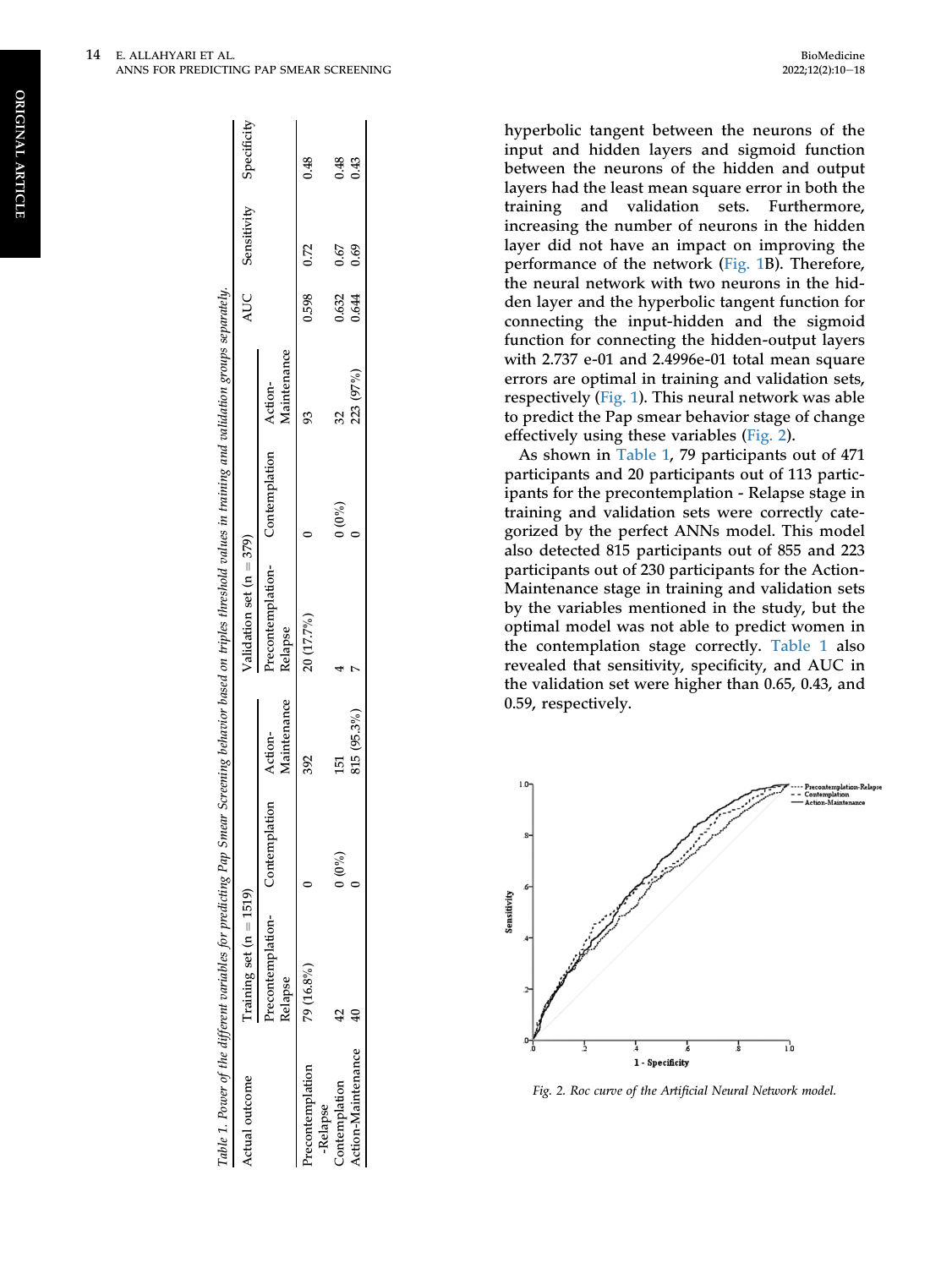<span id="page-7-0"></span>

#### Categories

Fig. 3. The importance variables from the selected Artificial Neural Network.

The importance of pregnancy characters, socioeconomic factors, and disease screening information were respectively 40.10, 39.80, and 20.10 percent [\(Fig. 3\)](#page-7-0). Among the variables, marriage age, age, breastfeeding, children number, and education were identified as the most important factors with 18.3, 16.3, 7.3, 7.3, and 7.2 percent, respectively.

As you see in [Table 2,](#page-8-0) women who are 30 years old or younger are often in Precontemplation -Relapse stage and similar stage. Women who are older than 30 years old are often in the Action-Maintenance stage. Women in the Action-Maintenance stage had significantly lower marriage age than other participants. Most mothers that had a baby and experienced breastfeeding were in the Action-Maintenance stage, although about 64 percent of mothers that had no baby and breastfeeding were in Precontemplation -Relapse or Contemplation stage.

#### 4. Discussion

ANN models including many different architectures and methods are widely used in many medical applications with better accuracy in results.

Previous studies investigated manual screening methods. Cervigram images in the detection of cervical cancer improved the accuracy of predicting cancer susceptibility, recurrence, and mortality by using ANN models  $[35-38]$  $[35-38]$  $[35-38]$  $[35-38]$  $[35-38]$ , however, in this study,

ANN was considered as the modeling of predicting Pap smear screening behavior stage.

Our result showed that women who are younger than 30 years of age are often in the Precontempltion-relapse stage. Those who are in their 30s or older are often in the action-maintenance stage.

Our result was supported by Tung et al. (2019) who showed more of the older participants aged  $40-65$  was in a more advanced stage (Action/ Maintenance) than younger women and Abbas et al. (2021) who indicated that 67.8% of women were in the Precontemplation Stage of change for performing the Pap smear [[39,](#page-10-8)[40](#page-10-9)]. This is in contrast with the results obtained by Krok-Schoen et al. (2016) which was conducted on 90 women living in Ohio Appalachian and showed that women who are younger than 50 years old are in the action stage in the second visit as well as the results obtained by Studts et al. (2013) who did a study on 345 Appalachian women aged  $40-64$  years  $[41, 42]$  $[41, 42]$  $[41, 42]$ .

There may be a greater likelihood of obstetric and gynecological problems with aging women who would likely visit more often health clinics and undergo cancer screening. Another possible explanation is that young women are more likely to be unmarried and the gynecological care they receive (Pap test) before marriage may be not be acceptable [\[43](#page-10-12)].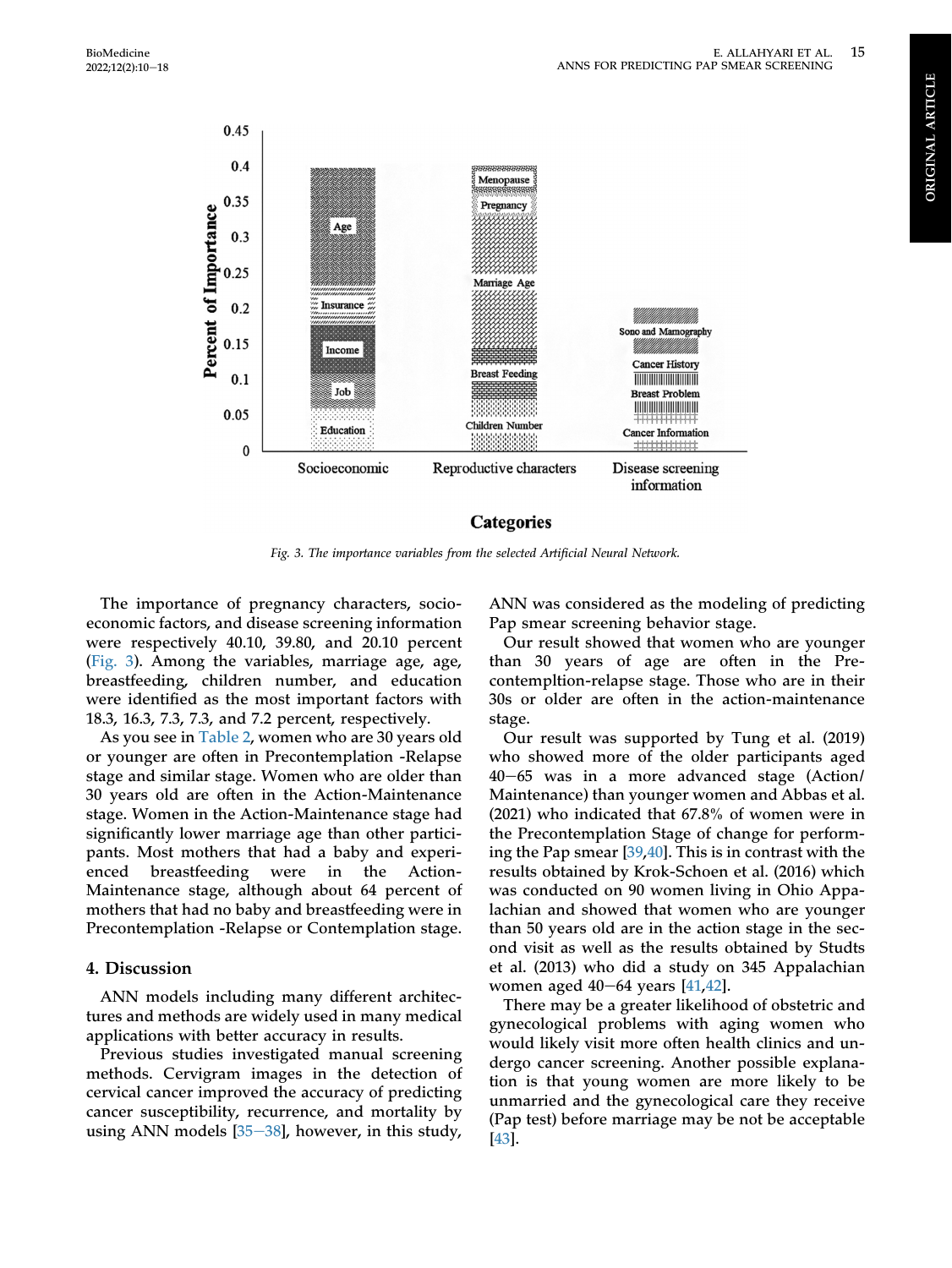<span id="page-8-0"></span>

|  | Table 2. Comparing pap smear behavior stage between different marriage age, age, breast feeding, child number, education, and income categories. |  |  |  |  |
|--|--------------------------------------------------------------------------------------------------------------------------------------------------|--|--|--|--|
|--|--------------------------------------------------------------------------------------------------------------------------------------------------|--|--|--|--|

| Variables             | Precontemplation-<br>Relapse |               | Contemplation    |               | Action-<br>Maintenance |               | P-Value                     |
|-----------------------|------------------------------|---------------|------------------|---------------|------------------------|---------------|-----------------------------|
|                       | n                            | $\frac{0}{0}$ | $\mathbf n$      | $\frac{0}{0}$ | n                      | $\frac{0}{0}$ |                             |
| Age                   |                              |               |                  |               |                        |               |                             |
| $20 - 30$             | 85                           | 46.7          | 42               | 23.1          | 55                     | 30.2          | < 0.001                     |
| $30 - 40$             | 262                          | 28.6          | 119              | 13            | 534                    | 58.4          |                             |
| $40 - 50$             | 174                          | 28.4          | 53               | 8.6           | 386                    | 63            |                             |
| $\geq 50$             | 63                           | 33.5          | 15               | 8             | 110                    | 58.5          |                             |
| Marriage age          | $23.46 \pm 3.64$             |               | $24.07 \pm 4.03$ |               | $22.95 \pm 3.61$       |               | ${<}0.001^{\beta,\ \gamma}$ |
| <b>Breast feeding</b> |                              |               |                  |               |                        |               |                             |
| No                    | 154                          | 44.5          | 68               | 19.7          | 124                    | 35.8          | < 0.001                     |
| Yes                   | 430                          | 27.7          | 161              | 10.4          | 961                    | 61.9          |                             |
| Child number          |                              |               |                  |               |                        |               |                             |
| $\boldsymbol{0}$      | 138                          | 44.7          | 65               | 21            | 106                    | 34.3          | < 0.001                     |
| 1                     | 159                          | 27            | 88               | 15            | 341                    | 58            |                             |
| 2                     | 173                          | 26.7          | 50               | 7.7           | 424                    | 65.5          |                             |
| 3                     | 82                           | 31.2          | 20               | 7.6           | 161                    | 61.2          |                             |
| >4                    | 32                           | 35.2          | 6                | 6.6           | 53                     | 58.2          |                             |
| Education             |                              |               |                  |               |                        |               |                             |
| Under diploma         | 25                           | 33.8          | 3                | 4.1           | 46                     | 62.2          | 0.57                        |
| Diploma               | 57                           | 30.5          | 22               | 11.8          | 108                    | 57.8          |                             |
| Associate             | 73                           | 33.2          | 24               | 10.9          | 123                    | 55.9          |                             |
| Bachelor              | 338                          | 30.3          | 146              | 13.1          | 631                    | 56.6          |                             |
| Master or higher      | 91                           | 30.1          | 34               | 11.3          | 177                    | 58.6          |                             |

a: significant between Precontemplation- Relapse and Contemplation.

b: significant between Precontemplation- Relapse and Action- Maintenance.

g: significant between Contemplation and Action- Maintenance.

Also, people in the action-maintenance stage had significantly lower marriage age than other participants.

Our result is consistent with a community-based cross-sectional study by Aynalem et al. (2020) which was performed on 822 women in the Amhara region, Northwest Ethiopia who had started sexual intercourse at age of 16 and younger and were more likely to utilize cervical cancer screening as compared to those women who had started sexual intercourse after their age of 16 years [\[44](#page-10-13)] and it is in contrast with National Survey of Family Growth (NSFG) study stratified by age  $(15-17, 18-20,$  $21-29$ ) and sexual activity by Henderson et al. (2013) that showed among females ages  $15-17$ , the proportion screened decreased from 23% to 12% [\[45](#page-10-14)]. The possible explanation is that women who start their sexual intercourse earlier have increased lifetime sexual activities and likely experience an increased chance of being infected with sexually transmitted diseases (STD) and abnormal Pap test results which in turn lead to visit health facilities.

Our study indicated that most mothers who had a baby and experienced breastfeeding were in the action-maintenance stage.

This is following a cross-sectional study by Visanuyothin et al.  $(2015)$  on 675 women aged 30-60 years who found those who had children were more likely to be caregivers. Also, the study conducted by Buki et al. (2007) on 467 Latina women [[46](#page-10-15)[,47](#page-10-16)] and is inconsistent with a qualitative study by Haji Rasul et al. (2016) on 22 women that showed multiple fullterm pregnancies did not affect cervical cancer screening [\[48](#page-10-17)].

It is explainable that previous contact with reproductive health services in earlier parity of women may increase their awareness about consequences of cervical cancer and they have less fear and embarrassment about undergoing a Pap smear test than the women who have no children. Therefore, the utilization of screening services in the form of gynecological checkups can be directly related to the parity of women [[49\]](#page-10-18).

# 5. Conclusion

In conclusion, our findings showed that among many associated variables, the marriage age, age, breastfeeding, and children number were important predictors for the behavioral stage of change. Therefore, it seems to focus on these factors which most of which are modifiable factors, in an appropriate manner in which to influencing cervical cancer screening adherence.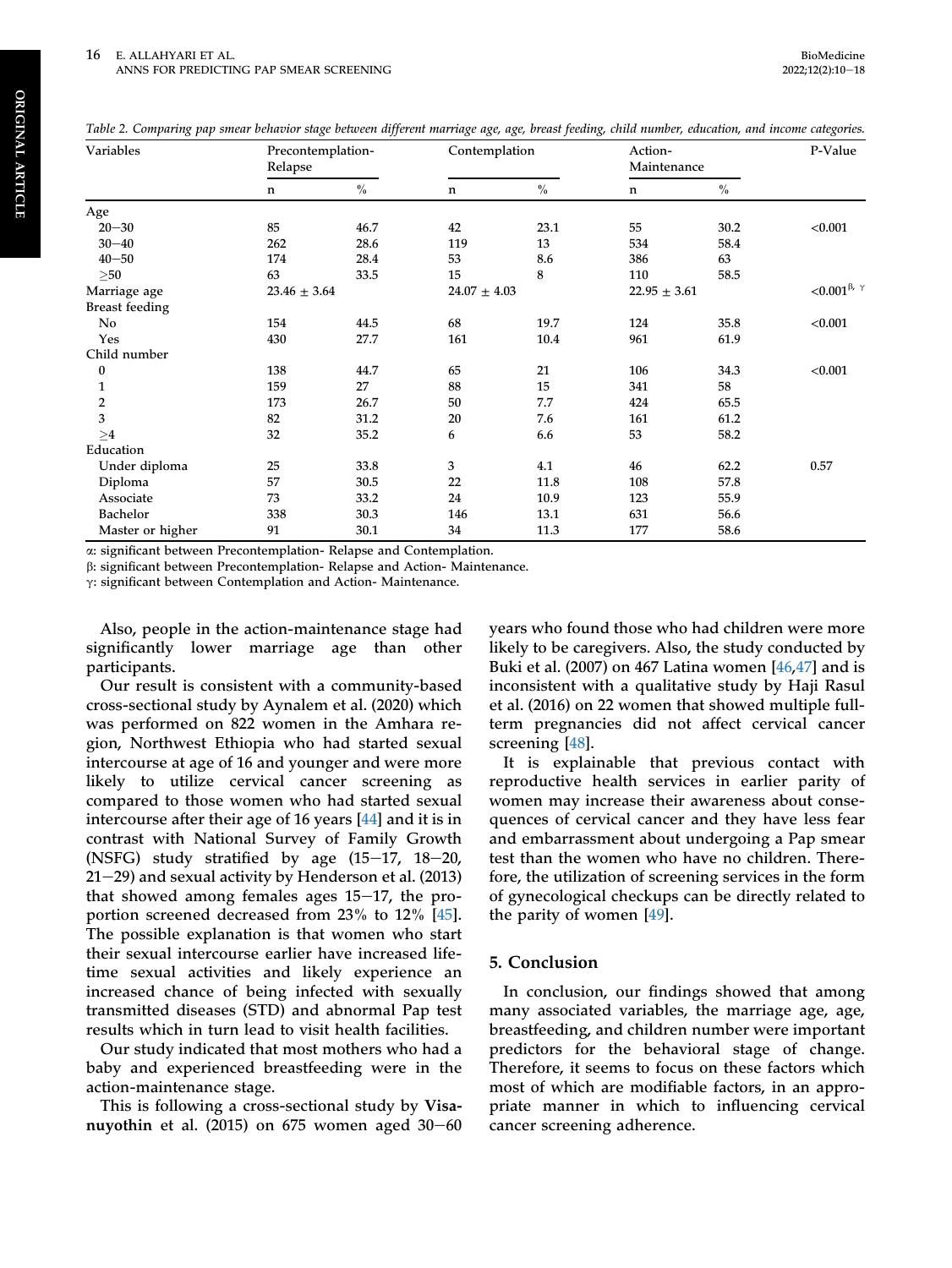# Authorship contributions

EA, MM and ZT designed the research study.

MM and ZT organized the project and performed the research EA analyzed the data and performed statistical analysis.

EA, MM and ZT wrote the paper.

All authors approved the final version of the manuscript and submission of the manuscript.

# Ethical approval

The research protocol was approved by the Ethics Committee of Birjand University of Medical Sciences (Ethical code: IR.BUMS.REC.1399.192). Also, informed consent was obtained from all of the participants before entering the study. All procedures were performed in accordance with the Declaration of Helsinki and the criteria of the ethics committee of the Faculty of Medicine of the Birjand University of Medical Sciences. Multilayer feed-forward backpropagation ANNs were used to detect the patterns between variables using a neural network with 14 inputs and one output.

# Conflicts of interest

The authors have no conflict of interest to disclose.

# Acknowledgments

The authors of this study gratefully acknowledge the Research Council of Birjand University of Medical Sciences for funding this study (the research Project No.: [5465](http://research.bums.ac.ir/general/cartable.action)).

# References

- <span id="page-9-0"></span>[1] Ginsburg O, Bray F, Coleman MP, Vanderpuye V, Eniu A, Kotha SR, et al. The global burden of women's cancers: a grand challenge in global health (London, England). Lancet 2017;389(10071):847-60.
- <span id="page-9-1"></span>[2] Arbyn M, Weiderpass E, Bruni L, de Sanjose S, Saraiya M, Ferlay J, et al. Estimates of incidence and mortality of cervical cancer in 2018: a worldwide analysis. Lancet Global Health 2020:8(2):e191-203.
- <span id="page-9-2"></span>[3] Woldetsadik AB, Amhare AF, Bitew ST, Pei L, Lei J, Han J. Socio-demographic characteristics and associated factors influencing cervical cancer screening among women attending in St. Paul's Teaching and Referral Hospital, Ethiopia. BMC Wom Health  $2020;20:1-9$ .
- <span id="page-9-3"></span>[4] Ferlay J, Ervik M, Lam F, Colombet M, Mery L, Piñeros M, et al. Global cancer observatory: cancer today. Lyon, France: International Agency for Research on Cancer; 2018.
- <span id="page-9-4"></span>[5] Bray F, Ferlay J, Soerjomataram I, Siegel RL, Torre LA, Jemal A. Global cancer statistics 2018: GLOBOCAN estimates of incidence and mortality worldwide for 36 cancers in 185 countries. CA A Cancer J Clin 2018;68(6):394-424.
- <span id="page-9-5"></span>[6] Mishra GA, Pimple SA, Shastri SS. An overview of prevention and early detection of cervical cancers. Indian J Med Paediatr Oncol: Off J Indian Soc Med Paediatr Oncol 2011; 32(3):125.
- <span id="page-9-6"></span>[7] Committee Opinion No. 641: human papillomavirus vaccination. Obstet Gynecol 2015;126(3):e38-43.
- <span id="page-9-7"></span>[8] Control CfD, Prevention. Frequently asked questions about HPV vaccine safety. Atlanta, GA: Centers for Disease Control and Prevention; 2013.
- <span id="page-9-8"></span>[9] Miller AB, Nazeer S, Fonn S, Brandup-Lukanow A, Rehman R, Cronje H, et al. Report on consensus conference on cervical cancer screening and management. Int J Cancer 2000;86(3):440-7.
- <span id="page-9-9"></span>[10] Aggarwal P. WJCO. World 2014;5(4):775-80.
- <span id="page-9-10"></span>[11] Canfell K, Kim JJ, Brisson M, Keane A, Simms KT, Caruana M, et al. Mortality impact of achieving WHO cervical cancer elimination targets: a comparative modelling analysis in 78 low-income and lower-middle-income countries. Lancet 2020;395(10224):591-603.
- <span id="page-9-11"></span>[12] Miri MR, Moodi M, Sharif-Zadeh G-R, Malaki Moghadam H, Miri M, Norozi E. Cognitive predictors of cervical cancer screening's stages of change among sample of Iranian women health volunteers: a path analysis. PLoS One 2018;13(3):e0193638.
- <span id="page-9-12"></span>[13] Giuliano AR, Nyitray AG, Kreimer AR, Pierce Campbell CM, Goodman MT, Sudenga SL, et al. UROGIN 2014 roadmap: differences in human papillomavirus infection natural history, transmission and human papillomavirus-related cancer incidence by gender and anatomic site of infection. Int J Cancer 2015;136(12):2752-60.
- <span id="page-9-13"></span>[14] Momenimovahed Z, Salehiniya H. Cervical cancer in Iran: integrative insights of epidemiological analysis. Biomedicine 2018;8(3).
- <span id="page-9-14"></span>[15] Crosbie EJ, Einstein MH, Franceschi S, Kitchener HC. Human papillomavirus and cervical cancer. Lancet 2013; 382(9895):889-99.
- <span id="page-9-15"></span>[16] Flores YN, Bishai DM, Shah KV, Lazcano-Ponce E, Lörincz A, Hernández M, et al. Risk factors for cervical cancer among HPV positive women in Mexico. Salud Publica Mex 2008;50:49-58.
- <span id="page-9-16"></span>[17] Megahed M. Saudi young females' level of knowledge regarding cervical and breast cancer. Int J Nurs Sci 2012;2(5):  $47 - 52$ .
- <span id="page-9-17"></span>[18] Bruni L, Barrionuevo-Rosas L, Albero G, Aldea M, Serrano B, Valencia S, et al. Human papillomavirus and related diseases in the world. ICO Inform Centre HPV Cancer (HPV Inform Centre) 2015;4(8).
- <span id="page-9-18"></span>[19] Glanz K, Rimer BK, Viswanath K. Health behavior and health education: theory, research, and practice. John Wiley & Sons; 2008.
- <span id="page-9-19"></span>[20] Tung W-C, Smith-Gagen J, Lu M, Warfield M. Application of the transtheoretical model to Cervical cancer screening in Latina women. J Immigr Minority Health 2016;18(5):1168-74.
- <span id="page-9-20"></span>[21] Prochaska JO, DiClemente CC. Stages and processes of selfchange of smoking: toward an integrative model of change. J Consult Clin Psychol 1983;51(3):390.
- <span id="page-9-21"></span>[22] Feng S, Li L, Cen L, Huang J. Using MLP networks to design a production scheduling system. Comput Oper Res 2003;  $30(6):821-32.$
- <span id="page-9-22"></span>[23] Zaki MR, Varshosaz J, Fathi M. Preparation of agar nanospheres: comparison of response surface and artificial neural network modeling by a genetic algorithm approach. Carbohydr Polym 2015;122:314-20.
- <span id="page-9-23"></span>[24] Karaca Y, Hayta Ş. Application and comparison of ANN and SVM for diagnostic classification for cognitive functioning. Appl Math Sci 2016;10(64):3187-99.
- <span id="page-9-24"></span>[25] Schaffter T, Buist DS, Lee CI, Nikulin Y, Ribli D, Guan Y, et al. Evaluation of combined artificial intelligence and radiologist assessment to interpret screening mammograms. JAMA Netw Open 2020;3(3):e200265.
- <span id="page-9-25"></span>[26] Natarajan S, Jain A, Krishnan R, Rogye A, Sivaprasad S. Diagnostic accuracy of community-based diabetic retinopathy screening with an offline artificial intelligence system on a smartphone. JAMA Ophthalmol 2019;137(10):1182-8.
- <span id="page-9-26"></span>[27] Bhatt AR, Ganatra A, Kotecha K. Cervical cancer detection in pap smear whole slide images using convNet with transfer